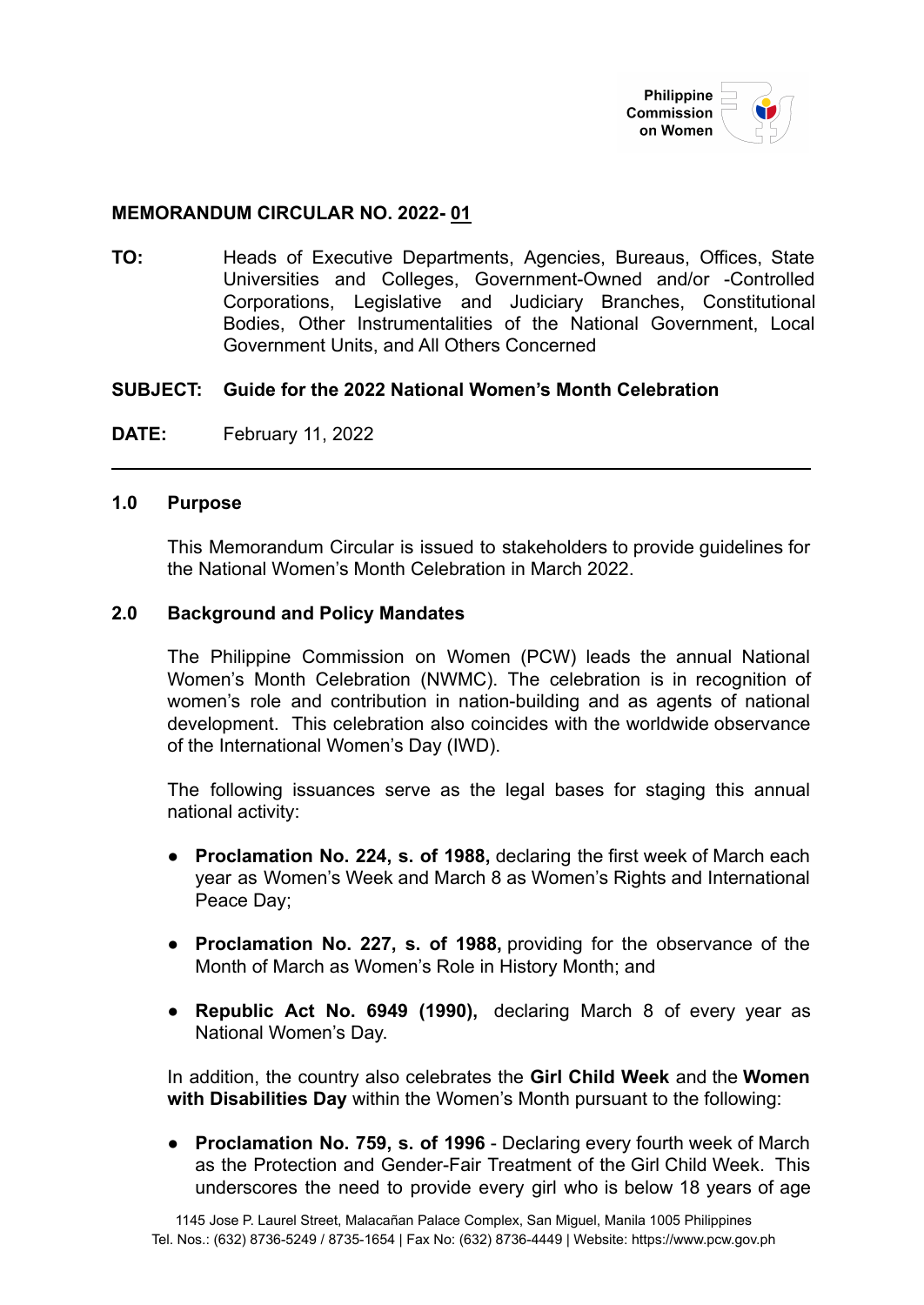with equal opportunities and adequate protection to prepare her for a role in community development.

● **Proclamation No. 744, s. of 2004** – Declaring the last Monday of March of every year as Women with Disabilities Day to emphasize the inclusion of women with disabilities within the society who deserve equal rights in the field of law and in all aspects of human endeavor.

## **3.0 Multi-year Theme and Objectives**

The NWMC theme from 2017 to 2022 is *"WE Make CHANGE Work for Women"* which highlights the empowerment of women as harbingers of change that is anchored on "malasakit at pagbabago." It encapsulates the following key elements:

- **WE** stands for **W**omen's **E**mpowerment. Empowering women enables them to confidently and meaningfully engage with appropriate institutions to ensure that they contribute to and benefit from development and changes. Thus, women's empowerment will make the change that we are espousing or any development effort responsive to women's concerns.
- **We** or **"kami / tayo"** in Filipino. The advocacy for gender equality is not solely for and from women. It is the work that needs and can benefit the whole nation. In various capacities whether as government officials and employees, members of the private sector, the academe, non-government organizations, or as private individuals, we can be partners for a change that is gender-responsive. It emphasizes our collective effort, collaboration, and participation to ensure that women will not be left behind in the pursuit of change.
- **CHANGE**: **C**ompassionate and **H**armonized **A**ctions and **N**etworks for **G**ender **E**quality.
- **Make Change Work. Bearing the same acronym with MCW or the Magna** Carta of Women, making change work for women entails strengthening the implementation of this landmark law at all levels. It means providing functional mechanisms as well as implementing and making known to citizens, programs and services that address strategic gender needs of women.

With this, we want to emphasize that women should be active contributors to and beneficiaries of national development. This can be made possible by empowering women – enabling them to meaningfully engage with other development stakeholders, and by fully implementing the Magna Carta of Women. The multi-year theme goes with the hashtag *#WomenMakeChange*.

Agencies at the national and local levels, as well as other stakeholders, shall be guided by the following general objectives in planning their NWMC activities: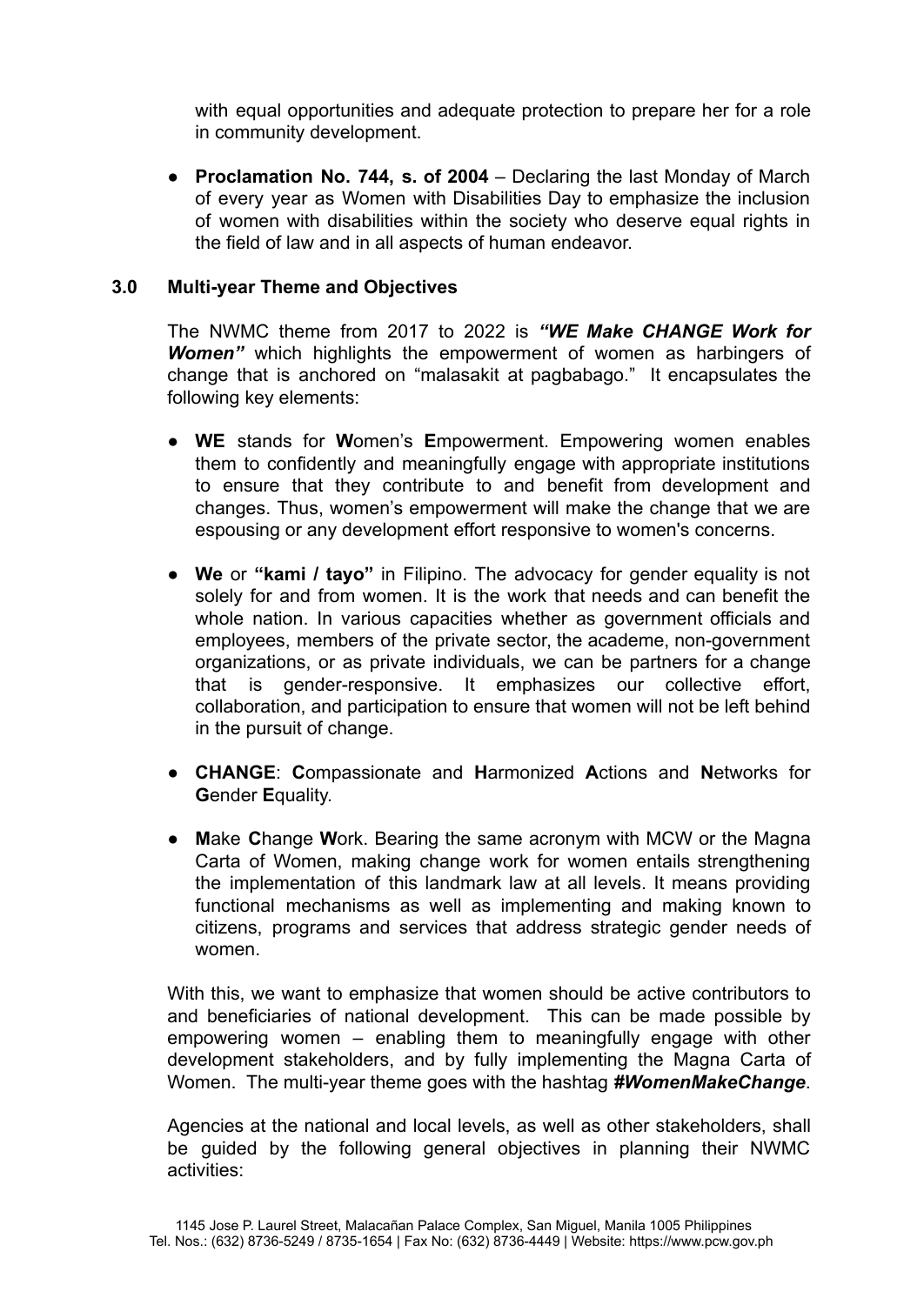- **To inform and engage women as stakeholders of government programs and services** – to promote citizen-centric governance and make "change" a conscious effort to know, understand, and provide what ALL citizens need;
- **To create and facilitate platforms to discuss good practices, gaps, challenges, and commitments in pursuing gender and development (GAD)** – to strengthen implementation of the Magna Carta of Women; and
- **To inspire and empower women and girls to be agents of change** to contribute in promoting gender equality and the empowerment of all women and girls.

## **4.0 Focus for NWMC 2022: Agenda ng Kababaihan, Tungo sa Kaunlaran**

To cap the six-year recurring theme, the 2022 NWMC will focus on the sub-theme: *Agenda ng Kababaihan, Tungo sa Kaunlaran.*

It will be a celebration of women exercising their choices, taking chances to make their voices heard, and benefitting from and trailblazing changes. It is a celebration of Filipino women's power to take the narrative, raise priority issues that matter to them, and call for concrete actions.

As the PCW continues to push for gender equality and women's empowerment (GEWE) in leadership, governance, and public service, this year's sub-theme focuses on including women's concerns in the government agenda and enabling more women to implement and at the same time, demand programs and services that can bring the country closer to narrowing the gender gaps and moving towards sustainable and equitable development.

Specifically, this year's celebration calls on stakeholders from both the government and private sector to:

- Assess the gains already achieved towards GEWE and prevent sliding back as a result of the COVID-19 pandemic and other national issues;
- Inspire actions to promote a gender-responsive pandemic recovery; and
- Draw attention to the priority gender issues that must be addressed by future public servants, as outlined in the recently-updated GEWE Plan which spans until year 2025.

## **5.0 Suggested Activities**

The PCW encourages government agencies and instrumentalities, non-government organizations, sectoral groups, private and civil society organizations, and other stakeholders at the national, regional, and local levels to conceptualize their own activities in line with the general objectives and focus of the 2022 NWMC. Everyone is also enjoined to conduct any of the following suggested activities: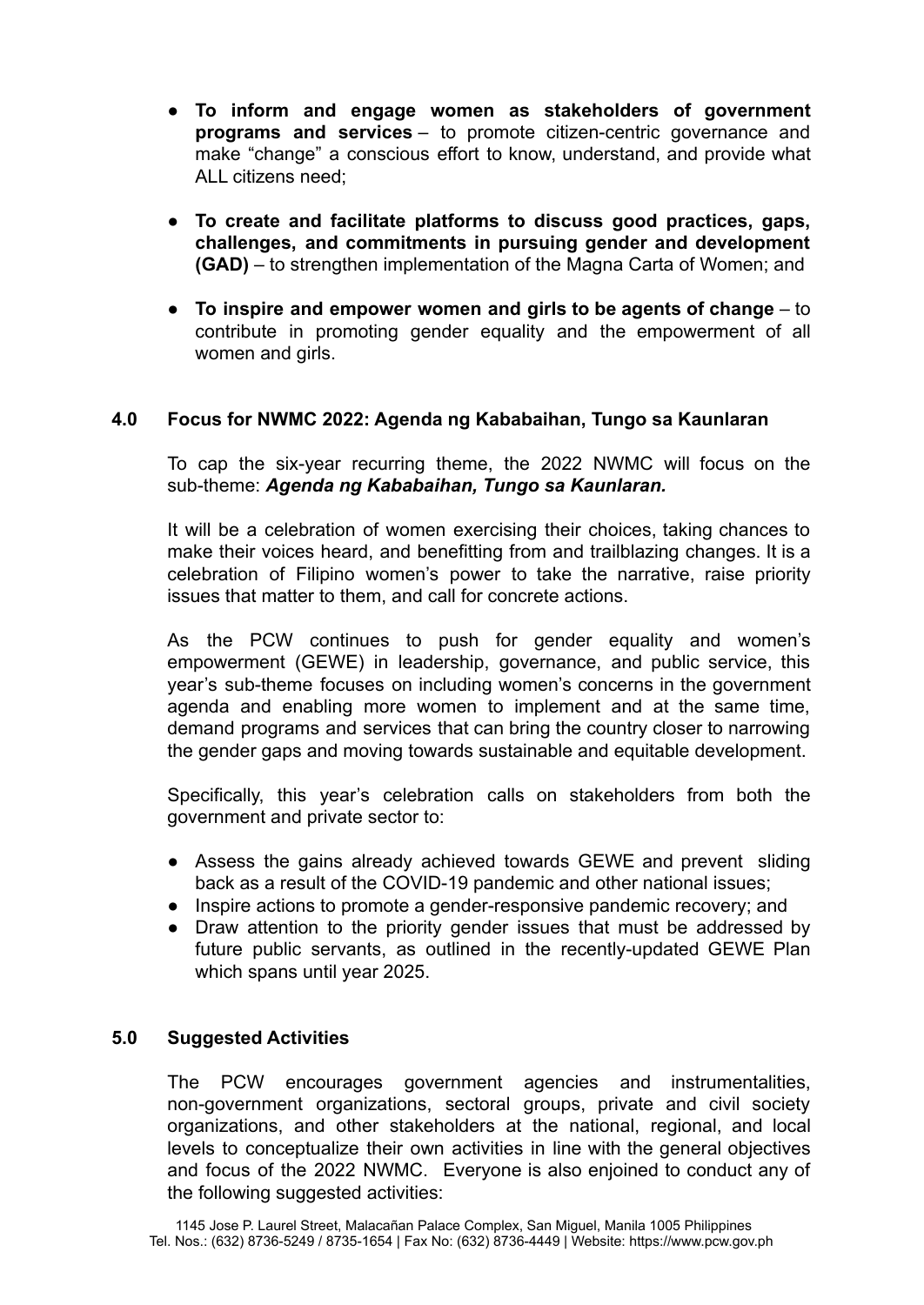- 5.1. **Share about NWMC in Flag Raising Ceremonies –** All government agencies and local government units are encouraged to include NWMC announcement in their respective Flag Raising Ceremonies on February 28 or March 7, 2022. The use of the All-Women Cast Lupang Hinirang Video in NWMC activities is also encouraged. The music video can be downloaded from <https://tinyurl.com/lupang-hinirang-all-women>.
- 5.2. **GAD Forum / GAD Agenda Setting -** Government agencies and local government units (LGUs) can organize virtual or hybrid activities where they can discuss gender issues that they can help resolve or minimize, given their mandates, as well as assess internal gender concerns that need attention. The activities can be mounted alongside or after the online poll participation of the stakeholders and the issues therein can be integrated in the discussion. With GAD Agenda Setting, agencies and LGUs can reflect on their own GAD journey and plot their future plans towards a gender-responsive governance that benefits their clients/constituents and internal stakeholders.
- 5.3. **#GADtoKnow** Agencies and LGUs can produce and/or distribute **information materials** (online and print) featuring the list of their gender-responsive programs and services benefiting women, as well as simplified steps and requirements to avail of such. Agencies with major programs and services for the public in response to the COVID-19 pandemic are enjoined to share the number of their women beneficiaries as they encourage more women to take part in their programs. Participating agencies and stakeholders can also produce and distribute different IEC materials on the National Women's Month Celebration and laws on women. Agencies can access information materials at library.pcw.gov.ph.
- 5.4. **2022 NWMC banner of support.** Support the National Women's Month Celebration by displaying the **campaign banner** in front of offices and uploading on the official website and social media accounts.
- 5.5. **#PurpleTuesdays or #PurpleYourIcon.** Wear anything purple on all the Tuesdays of March to signify support for women's empowerment and gender equality. Participants can also light up or decorate offices or landmarks in purple to spark interest and discourse on the celebration and what it stands for.
- 5.6. **Musika ng Kababaihan Fridays (#MNKFridays).** Share the advocacy through music! Play the songs from the MusikJuana Songwriting Contest 2021 and other PCW advocacy songs in office premises, public and private establishments, parks, and even on social media every Tuesday of March. Get these hymns of women's empowerment https://library.pcw.gov.ph/search/?q=musikjuana.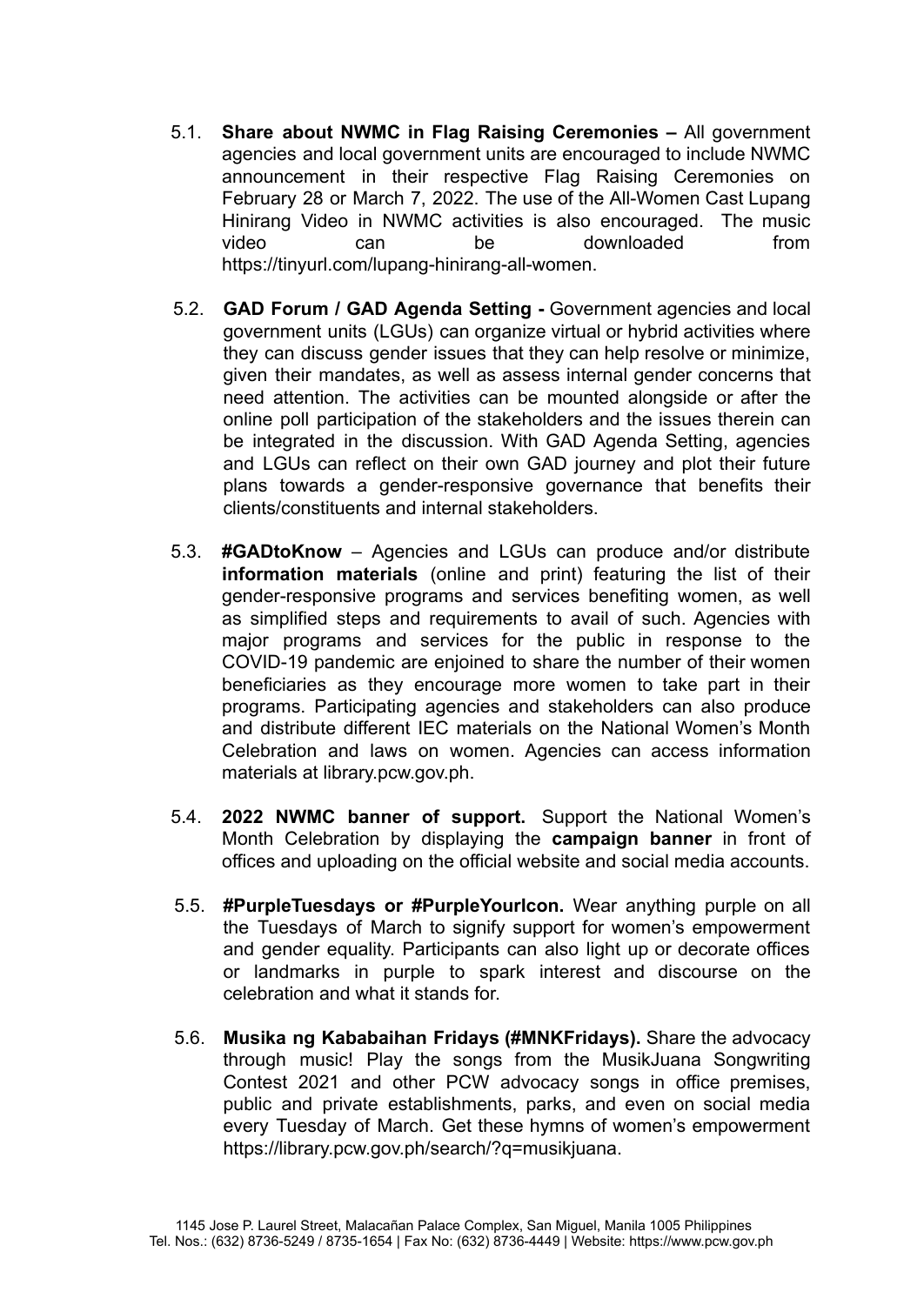- 5.7. **Create and offer your own "Serbisyo para kay Juana".** It's the season to make "everyJuana" feel appreciated! The PCW encourages government agencies and private organizations offering direct services, transactions, and products to the public to surprise Juanas with freebies, discounts, special lanes, and other promos for women and girls on International Women's Day (March 8) and/or other dates in March as a form of appreciation for women's various contribution in the societyStakeholders who wish to have their #SerbisyoParaKayJuana activities included in PCW's list for announcements are requested to send details to e-mail: womensmonth@pcw.gov.ph.
- 5.8. **Coordinate with regional and local GAD mechanisms**, such as the Regional GAD Councils, in holding inter-agency activities aimed at strengthening the implementation and monitoring of the Magna Carta of Women in their respective areas.
- 5.9. **Conduct Fora, Workshops, Lectures, Contests or similar activities** about Gender and Development (GAD) or tackle specific issues and concerns of women relevant to their respective sectors or mandates, especially in the context of the COVID-19 pandemic. For schools, colleges, and universities, essay-writing, poster-making, or other contests and creative activities that cultivate young people's interest on GAD may also be explored.
- 5.10. **Organize activities in support of the Girl-Child Week and the Women with Disabilities Day Celebration –** NGAs and LGUs may contact the Council for the Welfare of Children (www.cwc.gov.ph) and the National Council on Disability Affairs (www.ncda.gov.ph), respectively, for guidance.
- 5.11. **Use the official collateral designs released by PCW –** stakeholders are advised to use the standard branding design released by the PCW for the 2022 NWMC. The branding guide, standard banner, and sample collateral designs can be downloaded from **[https://pcw.gov.ph/2022-national-womens-month](https://pcw.gov.ph/2021-national-womens-month/)**-**celebration**.
- 5.12. **Support PCW's online advocacy.** Make the advocacy take over the online realm by posting about it, sharing posts from PCW's official social media accounts, and developing agency-fit NWMC campaigns. Participants can also use the **NWMC Advocacy Profile Photo** and other online materials (Instagram Story/Facebook My Day Frames, Viber stickers). They can also showcase their activities online and join the online thread using **#WomenMakeChange**. Follow and share PCW's official social media accounts to help us reach more Juanas.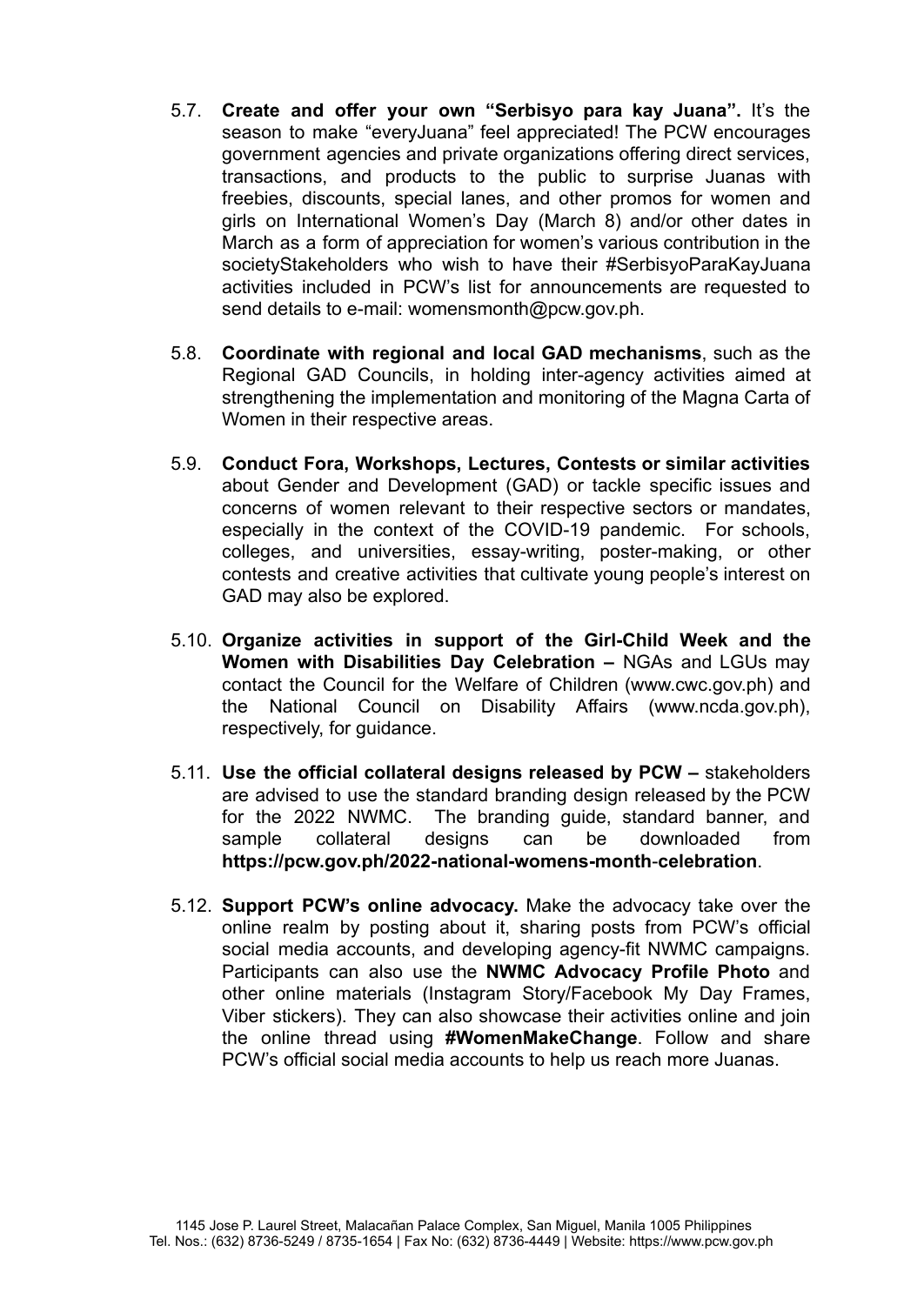5.13. **Send us your Calendar of Activities and Activity Photos**. Agencies with activities lined up can share the same to PCW by filling out this [form](https://tinyurl.com/2022NWMCcalendarofevents) (https://tinyurl.com/2022NWMCcalendarofevents) so their respective events can be featured in the NWMC Calendar of Activities. For activity photos, submit them [here:](https://tinyurl.com/2022NWMCActivityPhotos) <https://tinyurl.com/2022NWMCActivityPhotos>.

## **6.0 PCW-Organized Activities**

Stakeholders are enjoined to participate or support the activities organized by the PCW in time for the 2022 NWMC.

6.1. **Pulso para sa Kababaihan, Tungo sa Kaunlaran Online Poll.** Timely set months before another change in national and local leaderships, this activity aims to set a roadmap for future leaders through getting the pulse of Juanas and Juans on priority issues that must be addressed. Based on the Updated GEWE Plan Results Matrices, it lays down specific targets aimed at addressing gender issues in the following areas: *Trade, Industry and Services; Agriculture, Forestry, and Fisheries (AFF); Labor and Employment; Health and Nutrition; Education; Shelter; Gender-Based Violence (GBV) and the Justice System; Women, Peace, and Security; Disaster Risk Reduction and Management; Science, Technology and Innovation (STI) and Information and Communication Technology (ICT); Infrastructure and Transportation; Energy; Women and Politics; Women and the Civil Service; Gender Norms and Culture.*

The **PCW will launch the online poll on March 8** and interested Juanas can participate until March 25, 2022. The results will be released on March 31, in line with the culmination of the National Women's Month Celebration. The poll results can serve as a guide for future elected officials, but also for government agencies, private organizations, and GEWE advocates in crafting programs, activities, and projects.

- 6.2. **International Women's Day Celebration (March 8).** The PCW will launch the NWMC Online Poll on the International Women's Day and will guide the stakeholders in answering the survey. Relative to the IWD theme, "Gender equality today for a sustainable tomorrow", the forum will also feature the contribution of Juanas in climate change response and disaster risk reduction and mitigation.
- 6.3. **#JuanaSays: Agenda ni Juana edition.** Now on its 8 th year, the #JuanaSays online advocacy takes a twist. Weaving it with the online poll, #JuanaSays: Agenda ni Juana edition will feature videos of Juanas from different walks of life sharing the key concerns they want to see in the government's agenda.
- 6.4. **Musika ng Kababaihan Fridays (#MNKFridays).** Every Friday of March is MNK day! In a teleradyo format, the PCW will stream songs from the MusikJuana Songwriting Contest 2021, to popularize the 12 areas of concern of the 1995 Beijing Declaration and Platform for Action (BPfA) and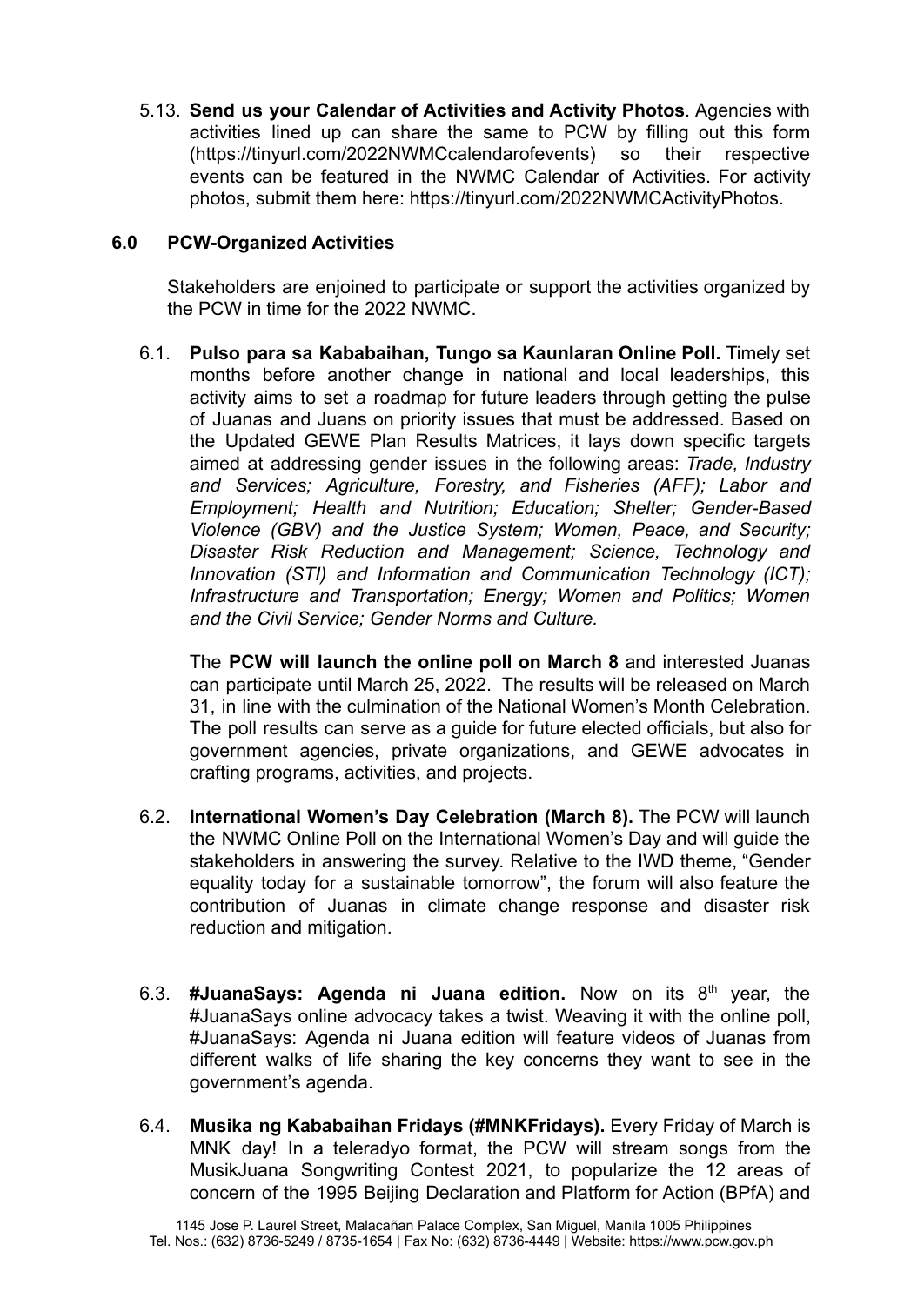other PCW advocacy songs on women's empowerment, integrated with information on gains and challenges relative to gender equality.

6.5. **2022 NWMC Viber Sticker Pack.** PCW shall release a new set of Viber stickers for the 2022 NWMC, featuring positive messages that promote gender equality and women's empowerment, particularly women's participation and representation in leadership and decision-making. Download, share, and use the sticker pack for free, through the Viber application.

## **7.0 Observance of Health and Safety, and Election-Related Protocols**

The annual celebration of the National Women's Month is a peaceful, non-partisan, and not election-related activity. COVID-19 Alerts are still raised at various levels in different parts of the country. Thus, the PCW reminds all stakeholders to adhere to the prevailing protocols relative to physical gatherings in your respective areas. Government entities are likewise advised to refer to the Memorandum from the Office of the Executive Secretary dated November 8, 2021 entitled "Reminder to Uphold Political Neutrality in the Government Service at all Times" and the "Joint COMELEC-CSC Advisory on Electioneering and Partisan Political Activities" issued on March 29, 2016 in conceptualizing their NWMC activities. To maintain the focus on the advocacy, please refrain from using PCW-produced materials for political gains.

## **8.0 Use of the Gender and Development Budget**

The NWMC is one of the annual advocacy events spearheaded by the PCW. It promotes public awareness on women's issues and recognizes the vital role of women in society. As such, expenses for the 2022 NWMC may be charged to the GAD Budget of government offices, and may be reflected in their FY 2022 GAD Accomplishment Report, provided that the activities conducted are in line with the theme, objectives, and focus area of concern provided in this circular, and fall within the mandate of the implementing government agency.

Nothing in this circular shall be interpreted to amend previously set policies on GAD Planning and Budgeting, or any procurement or administrative-related policies set by appropriate oversight agencies.

## **9.0 Additional Information and Inquiries**

Stakeholders are advised to visit this link for more information, downloadable collateral designs, and updates about the 2022 NWMC:

## **[https://pcw.gov.ph/2022-national-womens-month](https://pcw.gov.ph/2021-national-womens-month/)**-**celebration**

Announcements are also posted on PCW's official social media pages:

# **<https://www.facebook.com/PCWgovph> <https://twitter.com/PCWgovph>.**